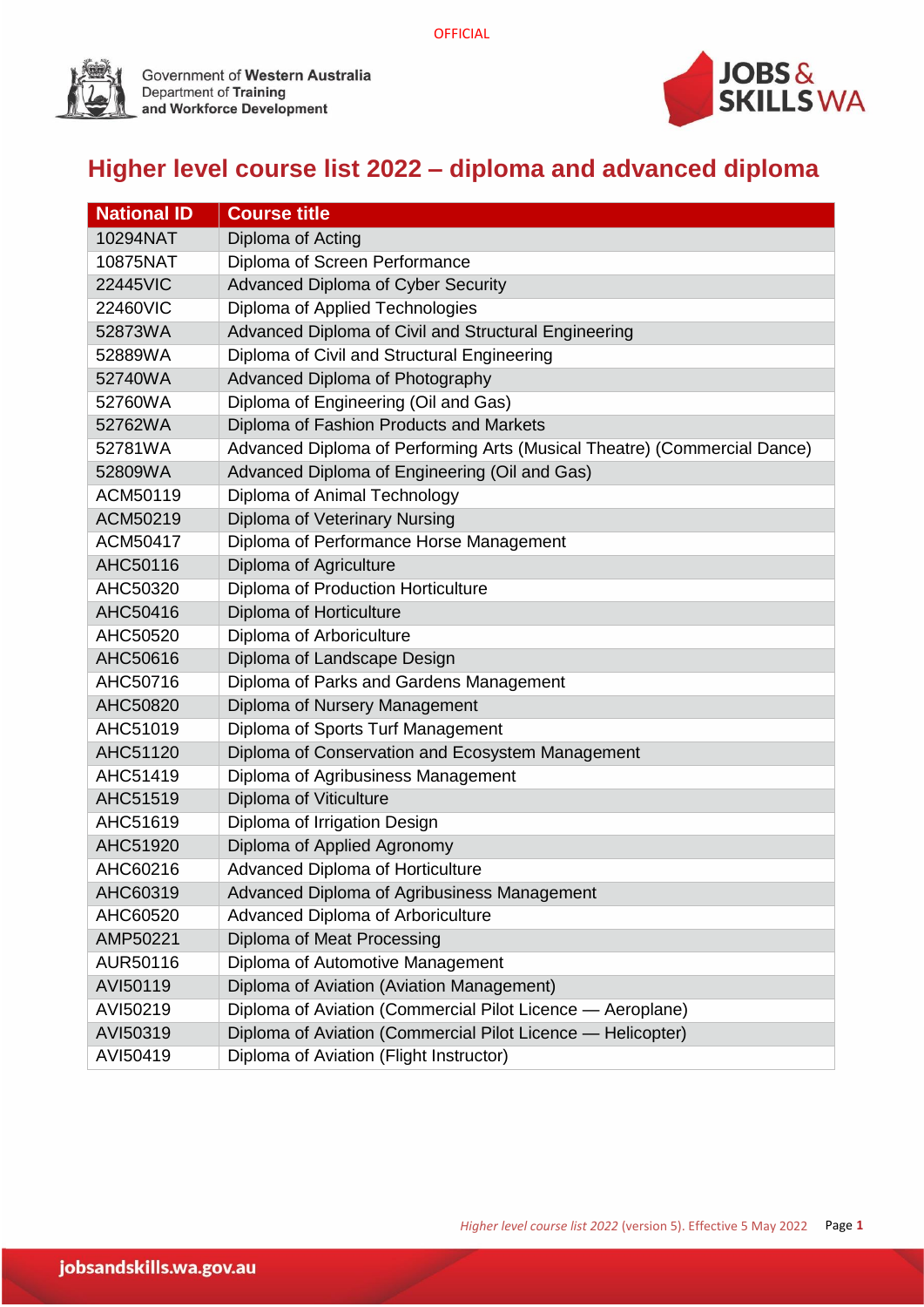| <b>National ID</b> | <b>Course title</b>                                    |
|--------------------|--------------------------------------------------------|
| AVI50519           | Diploma of Aviation (Instrument Rating)                |
| AVI60119           | Advanced Diploma of Aviation (Chief Flight Instructor) |
| AVI60219           | Advanced Diploma of Aviation (Pilot in Command)        |
| <b>BSB50120</b>    | Diploma of Business                                    |
| <b>BSB50320</b>    | Diploma of Human Resource Management                   |
| <b>BSB50420</b>    | Diploma of Leadership and Management                   |
| <b>BSB50520</b>    | Diploma of Library and Information Services            |
| BSB50620           | Diploma of Marketing and Communication                 |
| <b>BSB50720</b>    | Diploma of Paralegal Services                          |
| <b>BSB50820</b>    | Diploma of Project Management                          |
| <b>BSB50920</b>    | Diploma of Quality Auditing                            |
| <b>BSB51319</b>    | Diploma of Work Health and Safety                      |
| <b>BSB52215</b>    | Diploma of Legal Services                              |
| <b>BSB52318</b>    | Diploma of Governance                                  |
| <b>BSB60220</b>    | <b>Advanced Diploma of Conveyancing</b>                |
| BSB60320           | Advanced Diploma of Human Resource Management          |
| <b>BSB60420</b>    | Advanced Diploma of Leadership and Management          |
| BSB60619           | Advanced Diploma of Work Health and Safety             |
| <b>BSB60720</b>    | Advanced Diploma of Program Management                 |
| CHC50121           | Diploma of Early Childhood Education and Care          |
| CHC50221           | Diploma of School Age Education and Care               |
| CHC50313           | Diploma of Child, Youth and Family Intervention        |
| CHC50413           | Diploma of Youth Work                                  |
| CHC51015           | Diploma of Counselling                                 |
| CHC51115           | Diploma of Financial Counselling                       |
| CHC52015           | Diploma of Community Services                          |
| CHC52115           | Diploma of Community Development                       |
| CHC53215           | Diploma of Alcohol and Other Drugs                     |
| CHC53315           | Diploma of Mental Health                               |
| CHC62015           | Advanced Diploma of Community Sector Management        |
| CPC50220           | Diploma of Building and Construction (Building)        |
| CPC50320           | Diploma of Building and Construction (Management)      |
| CPC50520           | Diploma of Fire Systems Design                         |
| CPC50620           | Diploma of Hydraulic Services Design                   |
| CPC60121           | Advanced Diploma of Building Surveying                 |
| CPP50121           | Diploma of Surveying                                   |
| CPP50221           | Diploma of Spatial Information Services                |
| CPP50316           | Diploma of Strata Community Management                 |
| CPP50619           | Diploma of Security Risk Management                    |
| CPP50921           | Diploma of Building Design                             |
| CPP51119           | Diploma of Property (Agency Management)                |
| CPP60121           | Advanced Diploma of Surveying                          |
| CPP60421           | Advanced Diploma of Building Design                    |
| CUA50113           | Diploma of Dance (Elite Performance)                   |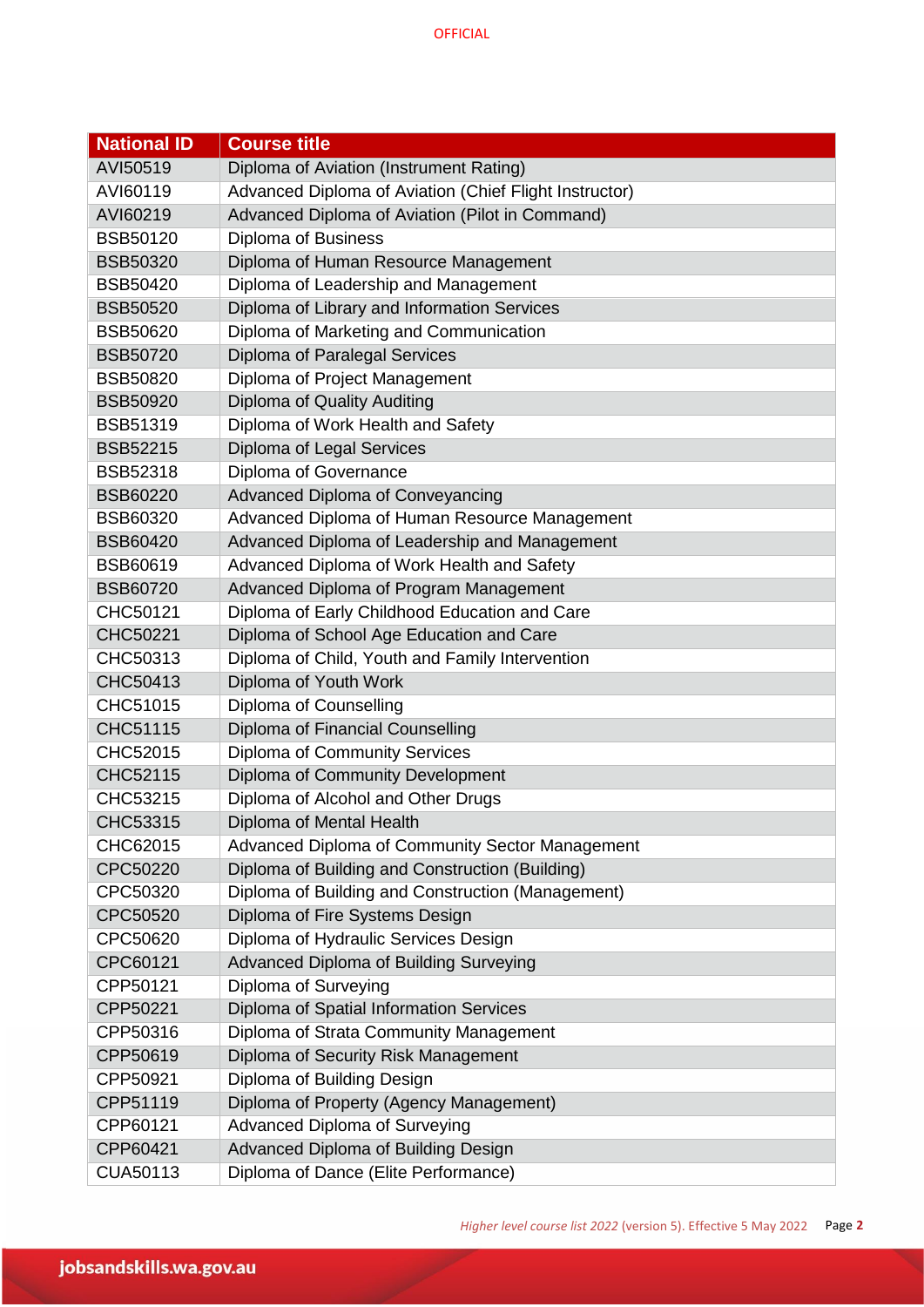| <b>National ID</b> | <b>Course title</b>                                                             |
|--------------------|---------------------------------------------------------------------------------|
| <b>CUA50118</b>    | Diploma of Professional Writing and Editing                                     |
| <b>CUA50220</b>    | Diploma of Muscial Theatre                                                      |
| <b>CUA50320</b>    | Diploma of Dance Teaching and Management                                        |
| <b>CUA50420</b>    | Diploma of Live Production and Technical Services                               |
| <b>CUA50620</b>    | Diploma of Aboriginal and/or Torres Strait Islander Cultural Arts Industry Work |
| <b>CUA50720</b>    | Diploma of Graphic Design                                                       |
| <b>CUA50820</b>    | Diploma of Music Industry                                                       |
| <b>CUA50920</b>    | Diploma of Photography and Digital Imaging                                      |
| <b>CUA51020</b>    | Diploma of Screen and Media                                                     |
| CUA51120           | Diploma of Visual Arts                                                          |
| <b>CUA51220</b>    | Diploma of Ceramics                                                             |
| CUA51320           | Diploma of Arts and Health                                                      |
| <b>CUA51420</b>    | Diploma of Arts and Cultural Management                                         |
| <b>CUA51520</b>    | Diploma of Professional Dance (Elite Performance)                               |
| <b>CUA60120</b>    | Advanced Diploma of Dance (Elite Performance)                                   |
| CUA60220           | Advanced Diploma of Live Production and Management Services                     |
| CUA60320           | Advanced Diploma of Graphic Design                                              |
| CUA60420           | Advanced Diploma of Creative Product Development                                |
| <b>CUA60520</b>    | Advanced Diploma of Music                                                       |
| CUA60620           | Advanced Diploma of Screen and Media                                            |
| <b>CUA60720</b>    | Advanced Diploma of Visual Arts                                                 |
| FBP50121           | Diploma of Food Science and Technology                                          |
| FBP50221           | Diploma of Food Safety Auditing                                                 |
| FBP50321           | Diploma of Artisan Cheesemaking                                                 |
| <b>FNS50217</b>    | Diploma of Accounting                                                           |
| <b>FNS50320</b>    | Diploma of Finance and Mortgage Broking Management                              |
| <b>FNS50417</b>    | <b>Diploma of Payroll Services</b>                                              |
| <b>FNS50920</b>    | Diploma of Banking Services Management                                          |
| <b>FNS51020</b>    | Diploma of Financial Markets                                                    |
| <b>FNS51520</b>    | Diploma of Credit Management                                                    |
| <b>FNS51820</b>    | Diploma of Financial Services                                                   |
| <b>FNS51920</b>    | Diploma of Personal Injury and Disability Insurance Management                  |
| <b>FNS60217</b>    | <b>Advanced Diploma of Accounting</b>                                           |
| <b>FNS60620</b>    | Advanced Diploma of Banking Services Management                                 |
| <b>FNS60720</b>    | Advanced Diploma of Financial Licensing Management                              |
| <b>FNS60820</b>    | Advanced Diploma of Integrated Risk Management                                  |
| <b>FNS60920</b>    | Advanced Diploma of Paraplanning                                                |
| FWP50116           | Diploma of Forest and Forest Products                                           |
| FWP50216           | Diploma of Timber Truss and Frame Manufacture                                   |
| FWP50316           | Diploma of Timber Truss and Frame Design                                        |
| FWP60116           | Advanced Diploma of Forest Industry Sustainability                              |
| HLT50321           | Diploma of Clinical Coding                                                      |
| <b>HLT51015</b>    | Diploma of Paramedical Science                                                  |
| HLT52015           | Diploma of Remedial Massage                                                     |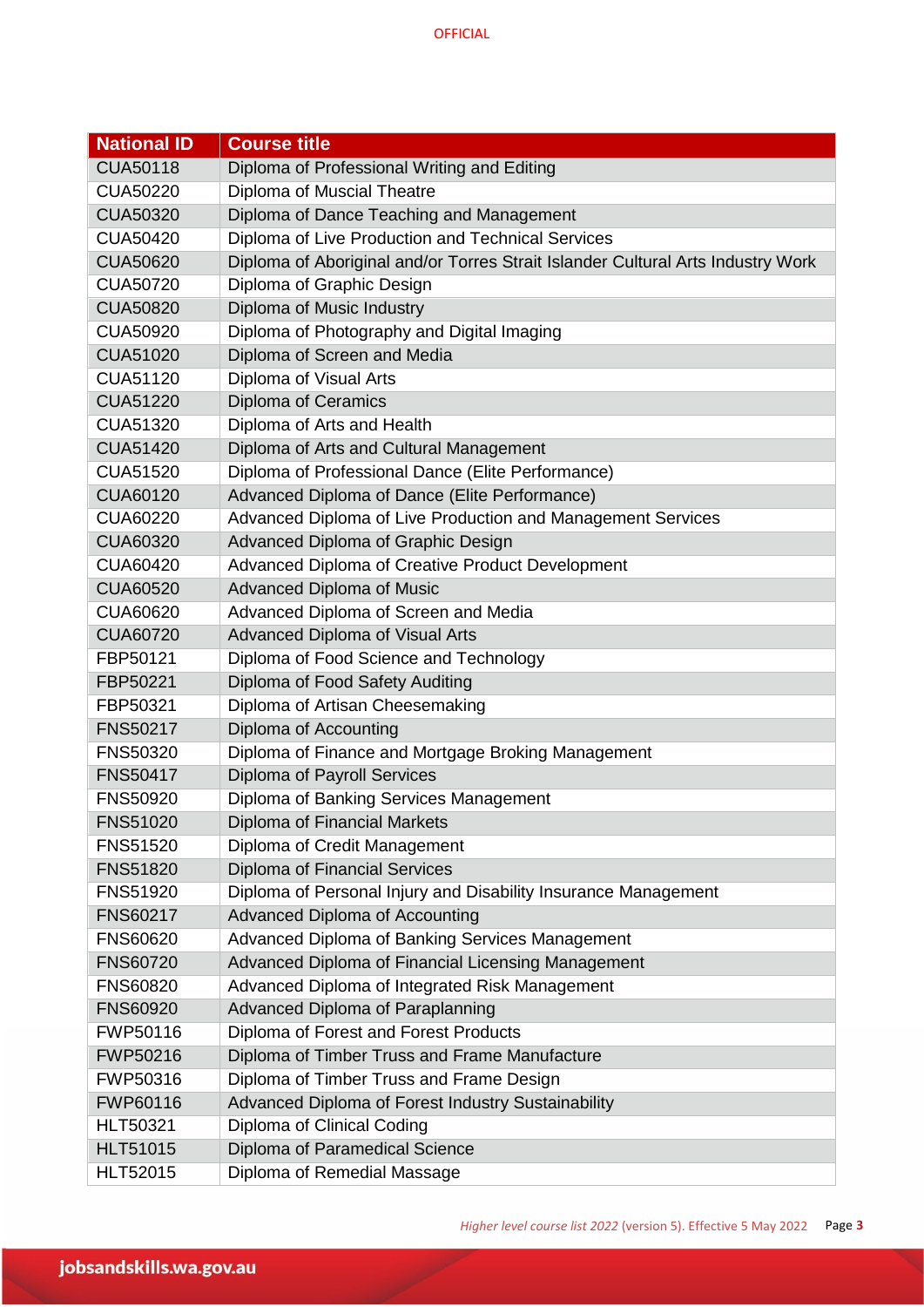| <b>National ID</b> | <b>Course title</b>                                              |
|--------------------|------------------------------------------------------------------|
| <b>HLT52515</b>    | Diploma of Reflexology                                           |
| <b>HLT54121</b>    | Diploma of Nursing                                               |
| <b>HLT55118</b>    | Diploma of Dental Technology                                     |
| <b>HLT57715</b>    | Diploma of Practice Management                                   |
| <b>HLT57915</b>    | Diploma of Anaesthetic Technology                                |
| <b>HLT64121</b>    | Advanced Diploma of Nursing                                      |
| ICT50220           | Diploma of Information Technology                                |
| ICT60220           | Advanced Diploma of Information Technology                       |
| LGA50104           | Diploma of Local Government Administration                       |
| LGA50404           | Diploma of Local Government (Operational Works)                  |
| MAR50120           | Diploma of Marine Engineering                                    |
| MAR50320           | Diploma of Maritime Operations                                   |
| MAR50415           | Diploma of Maritime Operations (Master up to 500 GT)             |
| MAR60120           | Advanced Diploma of Marine Engineering (Class 1)                 |
| MAR60220           | Advanced Diploma of Maritime Operations (Master Unlimited)       |
| MEA50118           | Diploma of Aeroskills (Avionics)                                 |
| MEA50219           | Diploma of Aeroskills (Mechanical)                               |
| MEA50318           | Diploma of Aviation Maintenance Management (Avionics)            |
| MEA50418           | Diploma of Aviation Maintenance Management (Mechanical)          |
| MEA50518           | Diploma of Aeroskills (Non-destructive Testing)                  |
| MEA50618           | Diploma of Aeronautical Engineering                              |
| MEA50718           | Diploma of Avionic Engineering                                   |
| MEA60118           | Advanced Diploma of Aviation Maintenance Management (Avionics)   |
| MEA60218           | Advanced Diploma of Aviation Maintenance Management (Mechanical) |
| MEA60318           | Advanced Diploma of Aviation Non-Destructive Testing             |
| MEA60418           | Advanced Diploma of Aeronautical Engineering                     |
| MEA60518           | Advanced Diploma of Avionic Engineering                          |
| MEM50119           | Diploma of Engineering - Advanced Trade                          |
| MEM50212           | Diploma of Engineering - Technical                               |
| MEM60112           | Advanced Diploma of Engineering                                  |
| MSA50108           | Diploma of Manufacturing Technology                              |
| MSA60108           | Advanced Diploma of Manufacturing Technology                     |
| MSF50118           | Diploma of Stained Glass and Leadlighting                        |
| MSF50218           | Diploma of Interior Design                                       |
| MSF60118           | Advanced Diploma of Interior Design                              |
| MSL50118           | Diploma of Laboratory Technology                                 |
| MSL60118           | Advanced Diploma of Laboratory Operations                        |
| MSS50118           | Diploma of Sustainable Operations                                |
| MSS50218           | Diploma of Environmental Monitoring and Technology               |
| MSS50316           | Diploma of Competitive Systems and Practices                     |
| MST50119           | Diploma of Applied Fashion Design and Merchandising              |
| MST50219           | Diploma of Textile Design and Development                        |
| MST60119           | Advanced Diploma of Applied Fashion Design and Merchandising     |
| MST60219           | Advanced Diploma of Textile Design and Development               |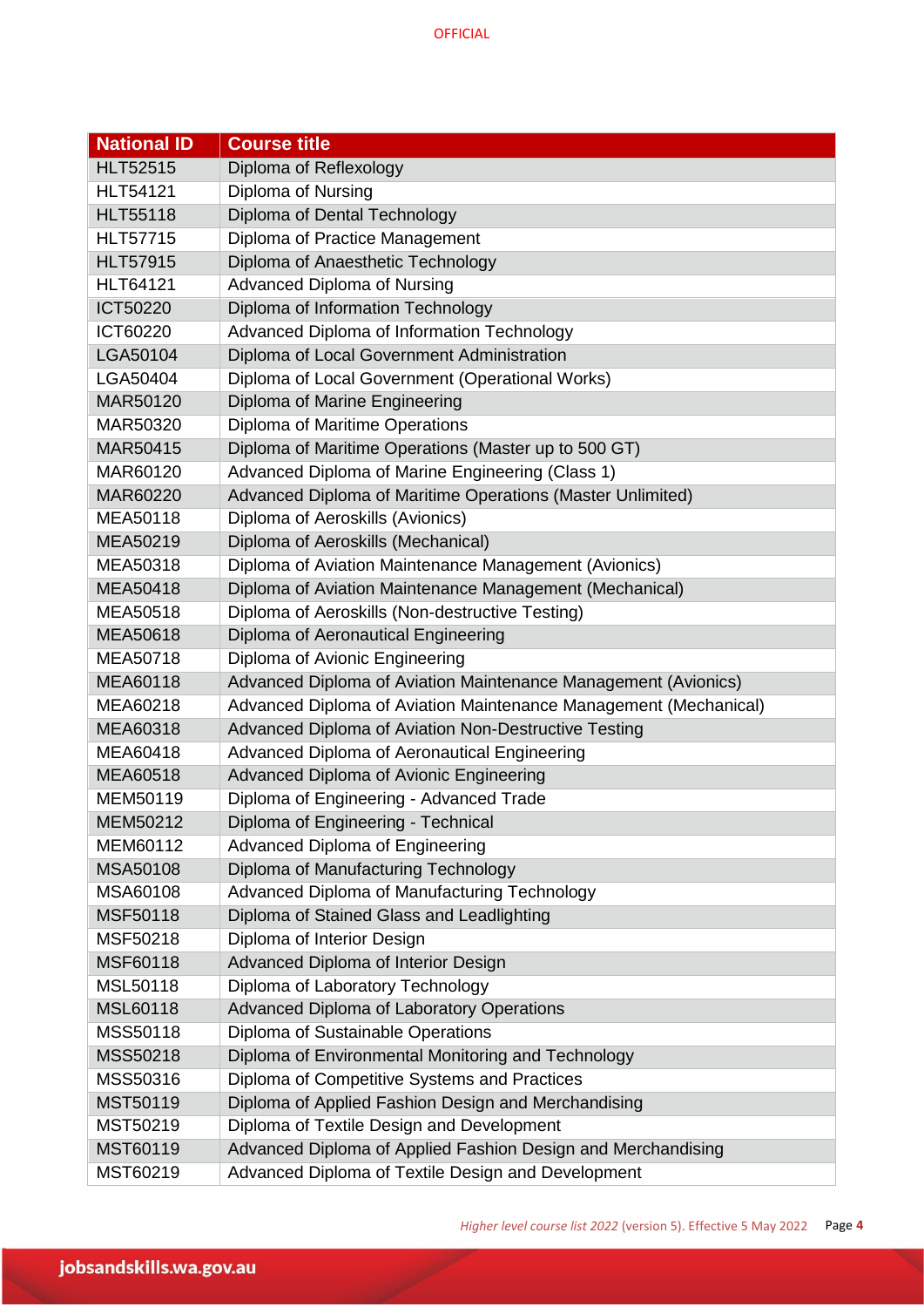| <b>National ID</b> | <b>Course title</b>                                                   |
|--------------------|-----------------------------------------------------------------------|
| <b>NWP50118</b>    | Diploma of Water Industry Operations                                  |
| PMA50116           | Diploma of Process Plant Technology                                   |
| PMA60116           | Advanced Diploma of Process Plant Technology                          |
| PMB50121           | Diploma of Polymer Technology                                         |
| PSP50416           | Diploma of Government Investigations                                  |
| PSP50916           | Diploma of Interpreting (LOTE-English)                                |
| PSP51018           | Diploma of Auslan                                                     |
| RGR50118           | Diploma of Racing (Racehorse Trainer)                                 |
| RGR50218           | Diploma of Racing Integrity Management                                |
| RGR50319           | Diploma of Horse Stud Management                                      |
| RII50120           | Diploma of Surface Operations Management                              |
| RII50215           | Diploma of Underground Metalliferous Mining Management                |
| RII50315           | Diploma of Minerals Processing                                        |
| RII50420           | Diploma of Civil Construction Management                              |
| <b>RII50520</b>    | Diploma of Civil Construction Design                                  |
| RII60120           | Advanced Diploma of Metalliferous Mining                              |
| RII60215           | Advanced Diploma of Extractive Industries Management                  |
| RII60220           | Advanced Diploma of Extractive Industries Management                  |
| RII60520           | Advanced Diploma of Civil Construction Design                         |
| RII60620           | Advanced Diploma of Civil Construction                                |
| SFI50119           | Diploma of Aquaculture                                                |
| SFI50219           | Diploma of Fisheries Compliance                                       |
| SHB50115           | Diploma of Beauty Therapy                                             |
| SHB50216           | Diploma of Salon Management                                           |
| SHB50321           | Diploma of Cosmetic Tattooing                                         |
| SHB60118           | Advanced Diploma of Intense Pulsed Light and Laser for Hair Reduction |
| SHB60221           | Advanced Diploma of Skin Therapy                                      |
| SIR50116           | Diploma of Retail Leadership                                          |
| SIR60221           | Advanced Diploma of Visual Merchandising                              |
| SIS50319           | Diploma of Sport                                                      |
| SIS50419           | Diploma of Outdoor Leadership                                         |
| SIT50116           | Diploma of Travel and Tourism Management                              |
| SIT50216           | Diploma of Holiday Park and Resort Management                         |
| SIT50316           | Diploma of Event Management                                           |
| SIT50416           | Diploma of Hospitality Management                                     |
| SIT60116           | Advanced Diploma of Travel and Tourism Management                     |
| SIT60316           | Advanced Diploma of Hospitality Management                            |
| TAE50116           | Diploma of Vocational Education and Training                          |
| TAE50216           | Diploma of Training Design and Development                            |
| <b>TLI50119</b>    | Diploma of International Freight Forwarding                           |
| <b>TLI50221</b>    | Diploma of Logistics                                                  |
| TLI50319           | Diploma of Deployment Logistics                                       |
| <b>TLI50420</b>    | Diploma of Materiel Logistics                                         |
| TLI50621           | Diploma of Rail Operations Management                                 |